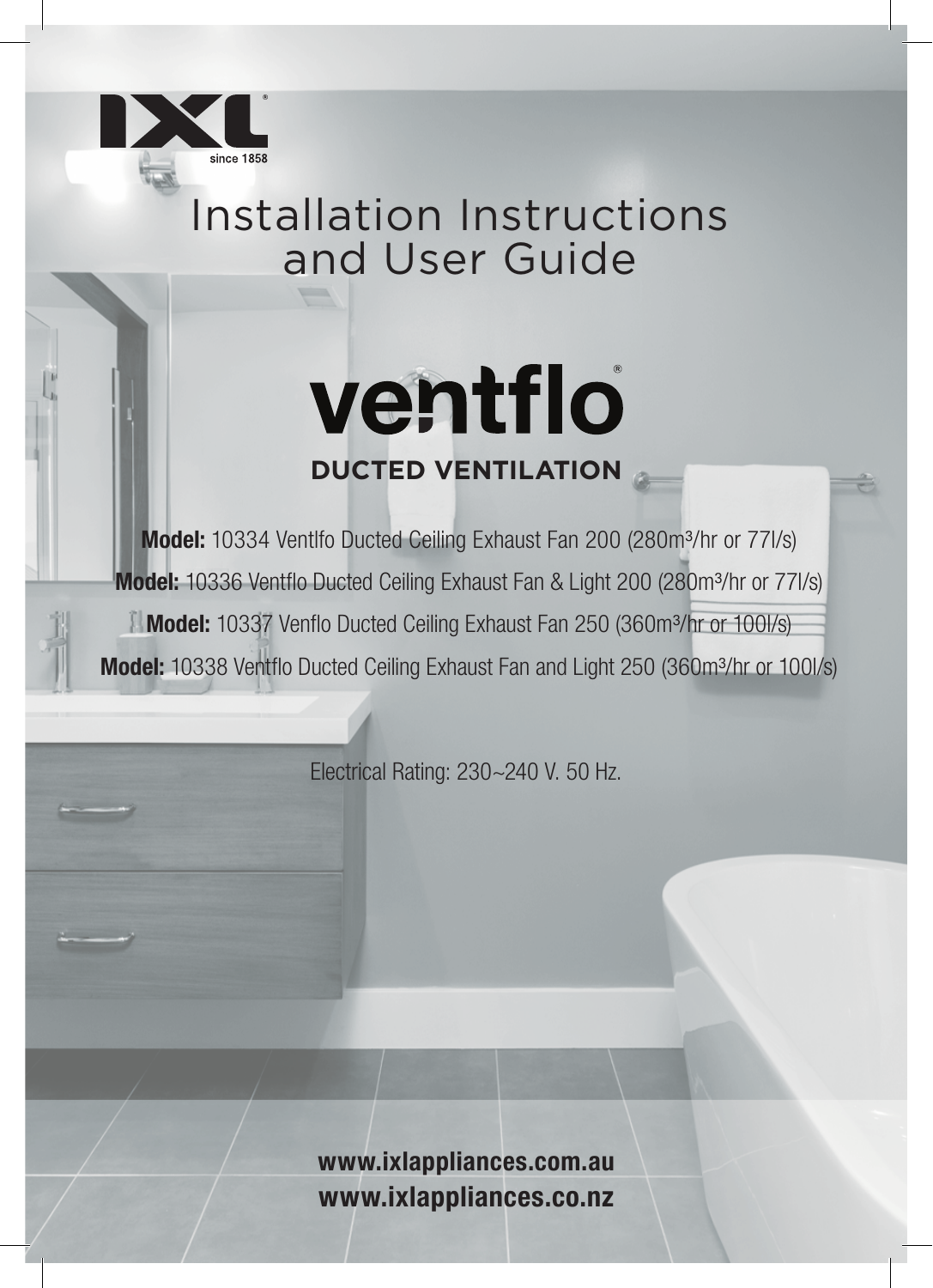## Welcome

Thank you for buying this IXL Ventflo Ducted Ventilation. Even if you have used a Ventflo before, there are very good reasons to read this user guide before using this one:

- You and your family, property and home will be safe from harm.
- You will learn how this appliance may differ from others.
- By using the Tastic fully and properly, you will get maximum life and value from it.
- Our warranty depends on you using the Tastic according to this user guide.It will only take you a few minutes, so please read on!

| Contents                        |                 |
|---------------------------------|-----------------|
| <b>Safety</b>                   | Pq3             |
| <b>Warning &amp; Caution</b>    | Pg 4            |
| <b>Clearances</b>               | Pg <sub>5</sub> |
| <b>Installation</b>             | Pg 6-8          |
| <b>Ventilation Requirements</b> | Pg <sub>9</sub> |
| <b>Cleaning &amp; Warranty</b>  | Pg 10-11        |
| <b>Warranty Registration</b>    | <b>Pg 12</b>    |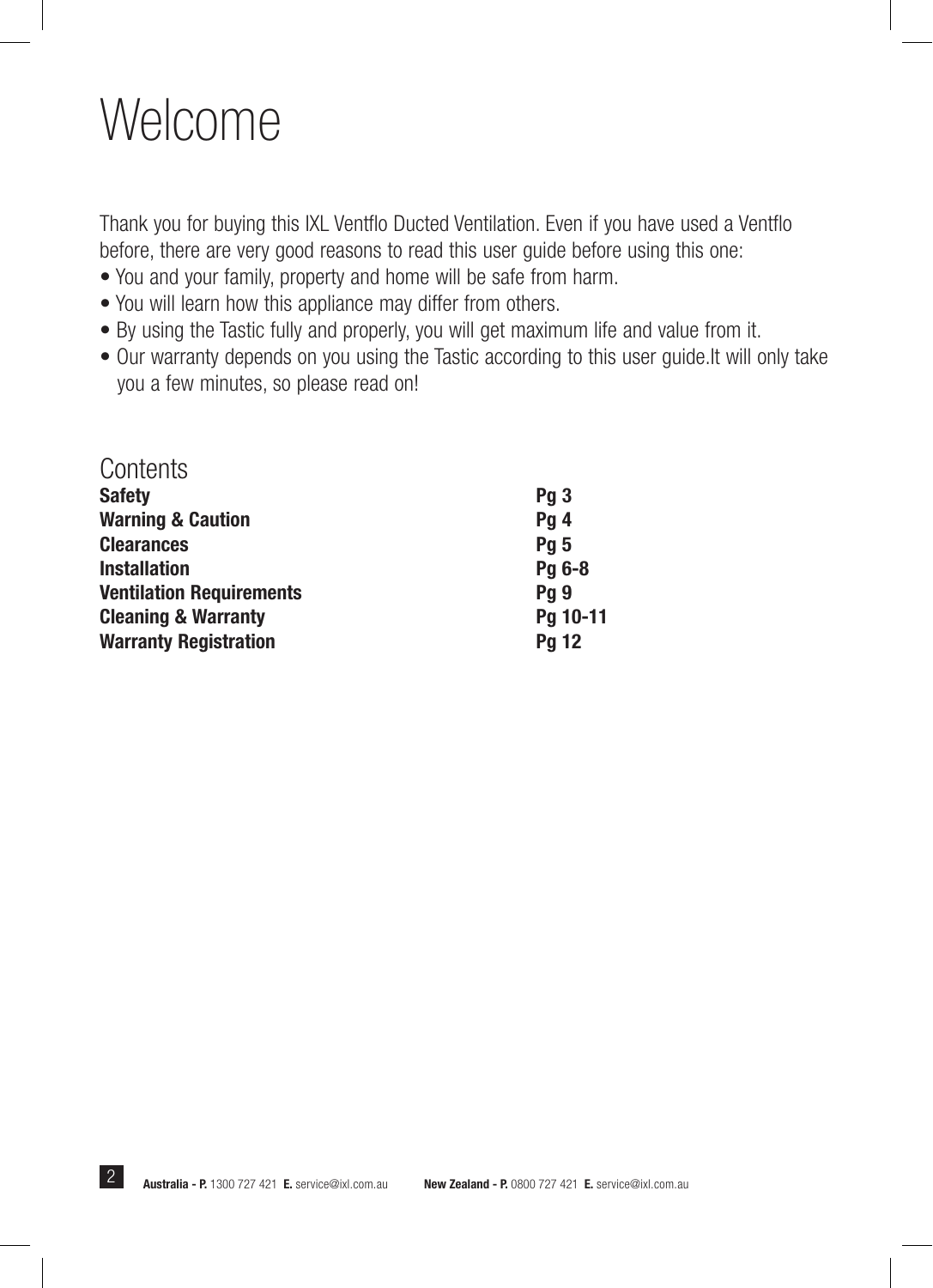



Do not allow insulation material to rest against the sides or top of the ventilation unit when installed.

## Read through these instructions fully before commencing installation.

Locate the IXL Ventflo in accordance with the requirements of the current Australian/New Zealand Wiring Rules AS/NZS 3000 relating to damp situations, or according to applicable Wiring Rules for installations outside of Australia and New Zealand. In some installations this may mean that no part of the appliance may be located directly above any part of a bath or shower recess or enclosure. For unenclosed showers refer to Wiring Rules conditions. This unit is fitted with a cord and plug, however, any interconnecting wiring and switches used or use of another cord and plug must be fitted by a licensed electrician.

Switches and other controls must not be located where they can be touched by a person in the bath or shower.

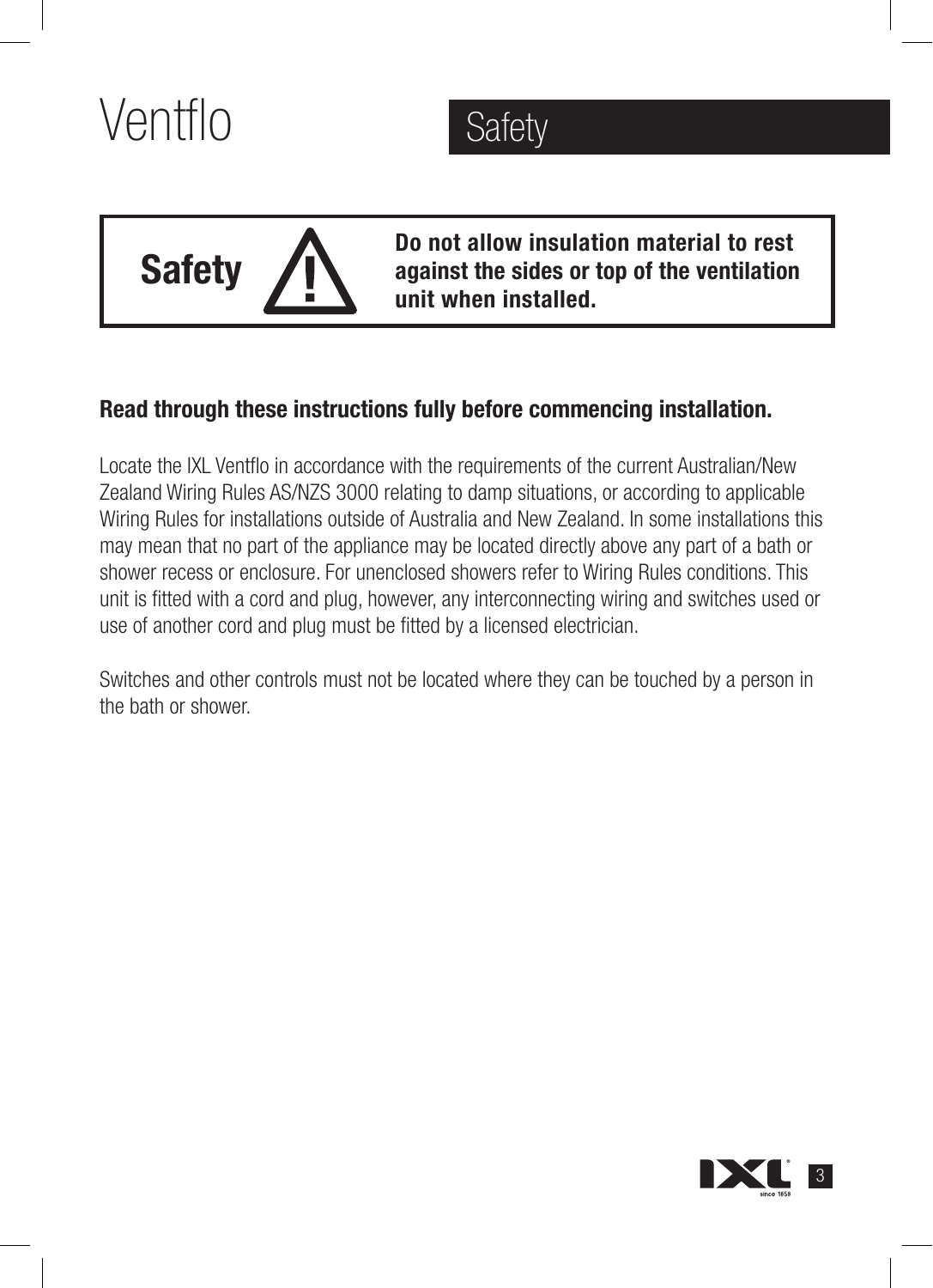## Ventflo Warning & Caution

## WARNING

- Pull out the power plug before cleaning or maintenance.
- Do not use this appliance for functions other than those described in this user guide.
- After removing the appliance from its packaging, ensure that it is complete and undamaged. If in doubt contact a qualified electrician or IXL Home. Do not leave packaging within the reach of children or infirm persons.
- This appliance is not intended for use by persons (including children) with reduced physical, sensory or mental capabilities, or lack of experience and knowledge, unless they have been given supervision or instruction concerning the use of the appliance by a person responsible for their safety.
- Young children should be supervised to ensure they do not play with the appliance.
- Do not operate the appliance in the presence of inflammable vapours (alcohol, insecticides, petrol, etc.)
- Do not sit or place objects on or in the appliance.
- The power cord cannot be replaced. If the cord is damaged the appliance should be scrapped.
- Do not operate this appliance without the fascia in position.
- This appliance must be mounted with the lowest point at least 2.1 metres from the floor.
- Ensure that the fan is switched off from supply mains before removing the grille/guard.
- This unit is suitable for use with exhaust ducting.
- Do not make modifications of any kind to this appliance.
- Do not expose this appliance to the weather (rain, sun, etc.)
- Do not immerse the appliance or any parts of it in water or other liquids. Refer to the relevant instructions to clean the appliance (refer to Cleaning)
- If the appliance does not function correctly or develops a fault, contact IXL Home immediately.
- Should the appliance be dropped or suffer a heavy blow, have it checked by an authorised service agent for IXL products.
- The electrical system to which the appliance is connected must conform to applicable standards.
- The electrical power supply/socket to which the appliance is to be connected must be able to provide the maximum electrical power required by the appliance. If it can't do this, contact a qualified electrician to make the necessary modifications.
- Switch off the appliance at the installation's main switch:
- a) if the appliance does not function correctly;
- b) before cleaning the outside of the appliance;
- c) if the appliance is not going to be used for any length of time.
- The room must have an adequate source of replacement air for this appliance to function effectively. Moreover, if there is any non-sealed combustion based appliance such as a water/gas heater, gas stove etc. in the same room, air replacement must be sufficient for all appliances to work effectively together.
- Keep the appliance's inlet grille/guard free from dust to ensure optimum air flow.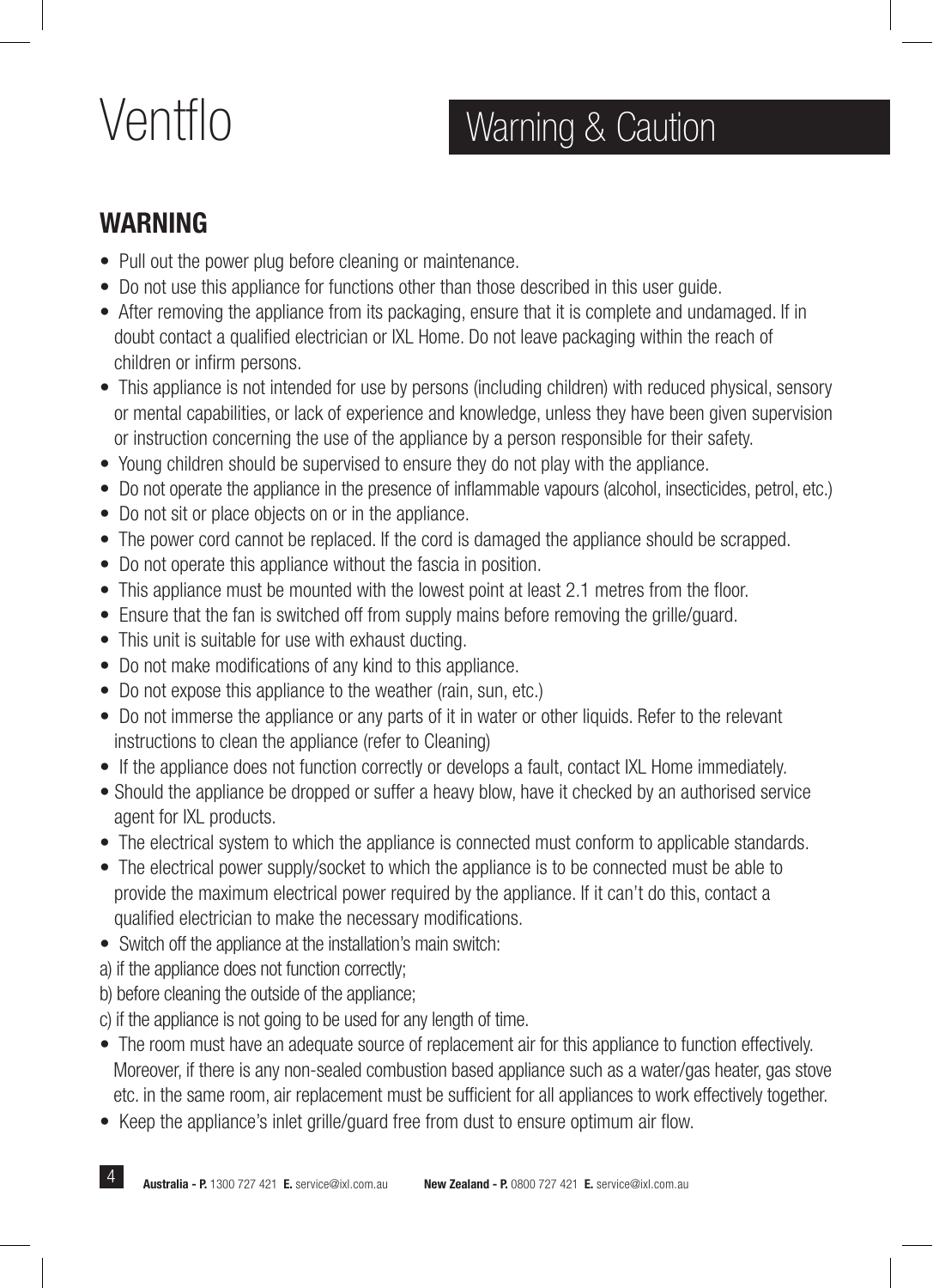# Ventflo

## **Clearances**

All appliances must be mounted so that the lowest point is at least 2.1m above the floor. The IXL Ducted Ventflo Ceiling Exhaust Vent is designed to fit a ceiling cavity with a minimum height of 210mm (for models 10334/10336) and 242mm (for models 10337/10338) (A) (Figure 1) when installed in a well ventilated roof cavity. Ensure the outlet of the Ventflo is directed towards the external wall. If the desired orientation of the Ventflo directs the ducting across ceiling joist ensure that the closest ceiling joist is not within 200mm of the Ventflo (B).



- A. Total Ceiling Cavity Requirement (mm) Minimum 210mm for Ventflo 200 model (Product Code 10334 and 10336). Minimum 242mm for Ventflo 250 model (Product code 10337 and 10338).
- B. 200mm.
- C. 40mm minimum clearance on the two vertical sides.

Fig. 1: Clearances

### Use

- 1. Turn the switch on/off to make sure the unit runs.
- 2. Running the fan can exhaust steam and odours quickly and efficiently. Note: Shut off power urgently when any abnormalities occur in operation. Then call a licensed electrician or IXL service person for inspection and necessary service work.
- **3.** Do not insert fingers or thin bars into the grille when the unit is operating. This could cause harm to yourself and the appliance.
- 4. The unit must not be installed in a place that suffers from severe water leakage.
- 5. This unit included a 12W integrated LED light (only model 10336 and 10338).

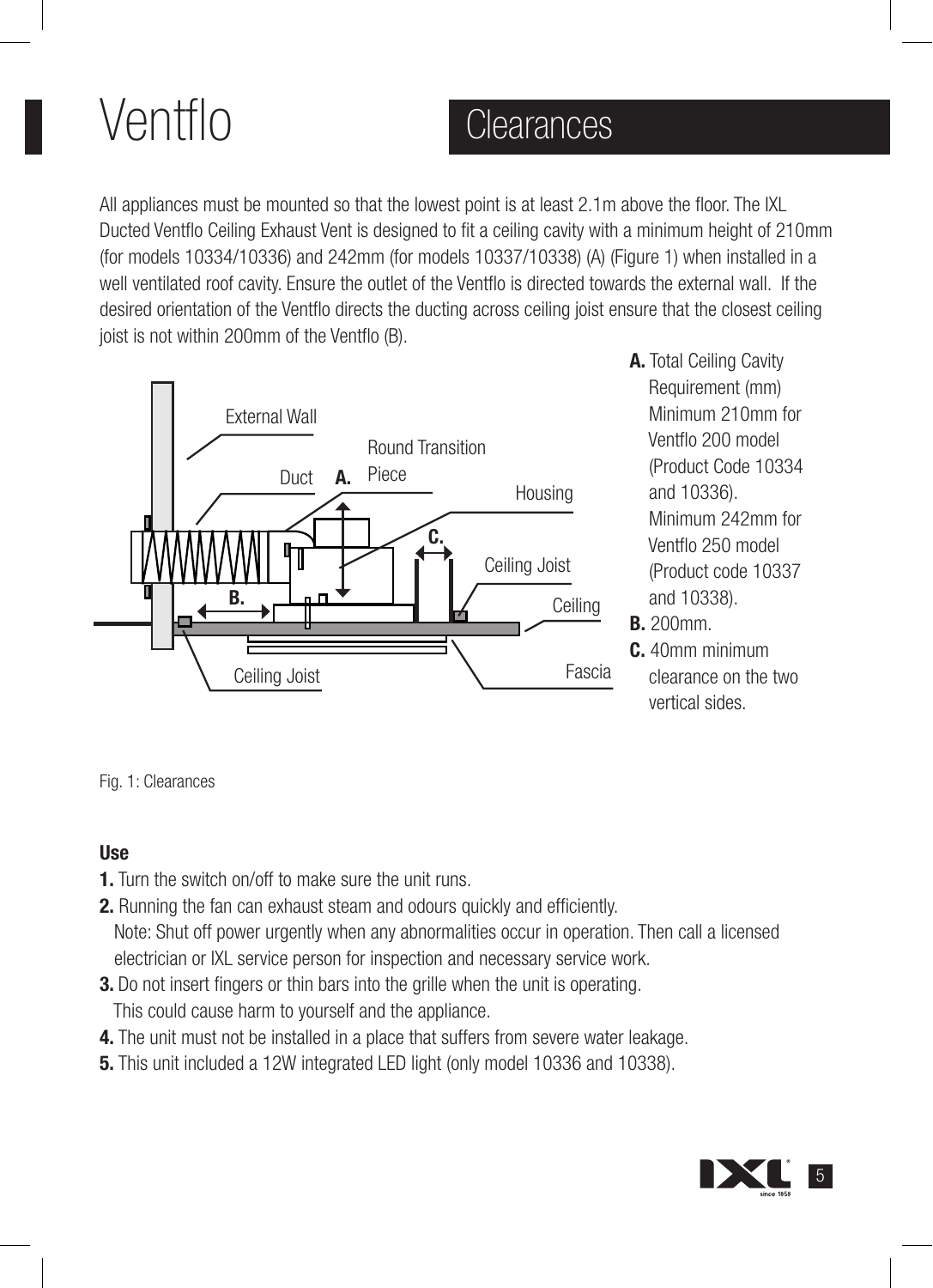# Ventflo Installation

### Important considerations before installing

- Joists, beams and rafters shall not be cut or notched to install the appliance.
- For the exhaust fan to work efficiently, replacement air of a volume equivalent to what is being extracted must be able to enter the room. In general this air would be drawn from underneath a door or through a slightly open window. If the room is airtight the fan will function poorly.
- This product is designed for installation in flat ceiling only. Do not mount it on a sloping ceiling or vertical wall.

### Installing the Unit

- 1. Locating the unit Before commencing any cutting, check in the ceiling space that there are no obstructions such as ceiling joists and that there is sufficient clearance for the housing. Check that the electrical wiring can be routed from the wall switches to the mounting location.
- 2. Prepare the ceiling Using the template provided, mark the ceiling with a pencil outline and cut out the required hole. In order for the warranty to be honoured, the fan must be installed:
- a. At least 2.1m above the ground.
- b. At least 90cm from any hotplate.
- c. At least 20cm distance from side walls.
- d. Ensure the power supply cord does not interfere with the fan blades.
- **3.** Cut the hole in the ceiling lining using an appropriate saw following the marked line.
- 4. Plug the fan into the wall socket. On the Ducted Ventflo Vent & Light models (product code 10336 and 10338), plug in the LED cable connector from the unit to the fascia.
- a. Push the fan into the ceiling opening and secure the exhaust fan. Using a screwdriver (or a battery driver with a low torque setting) partially tighten the screws securely. This will move the mounting clips into the open position and hold the unit to the ceiling (Fig 2)
- b. Ceiling thickness should be adjusted to enable the mounting clips to be fitted without excessive force.
- c. Do not over tighten the screws as this can damage plasterboard.





Fig. 2: How to secure the unit to the ceiling

**6 Australia - P.** 1300 727 421 **E.** service@ixl.com.au New Zealand - P. 0800 727 421 **E.** service@ixl.com.au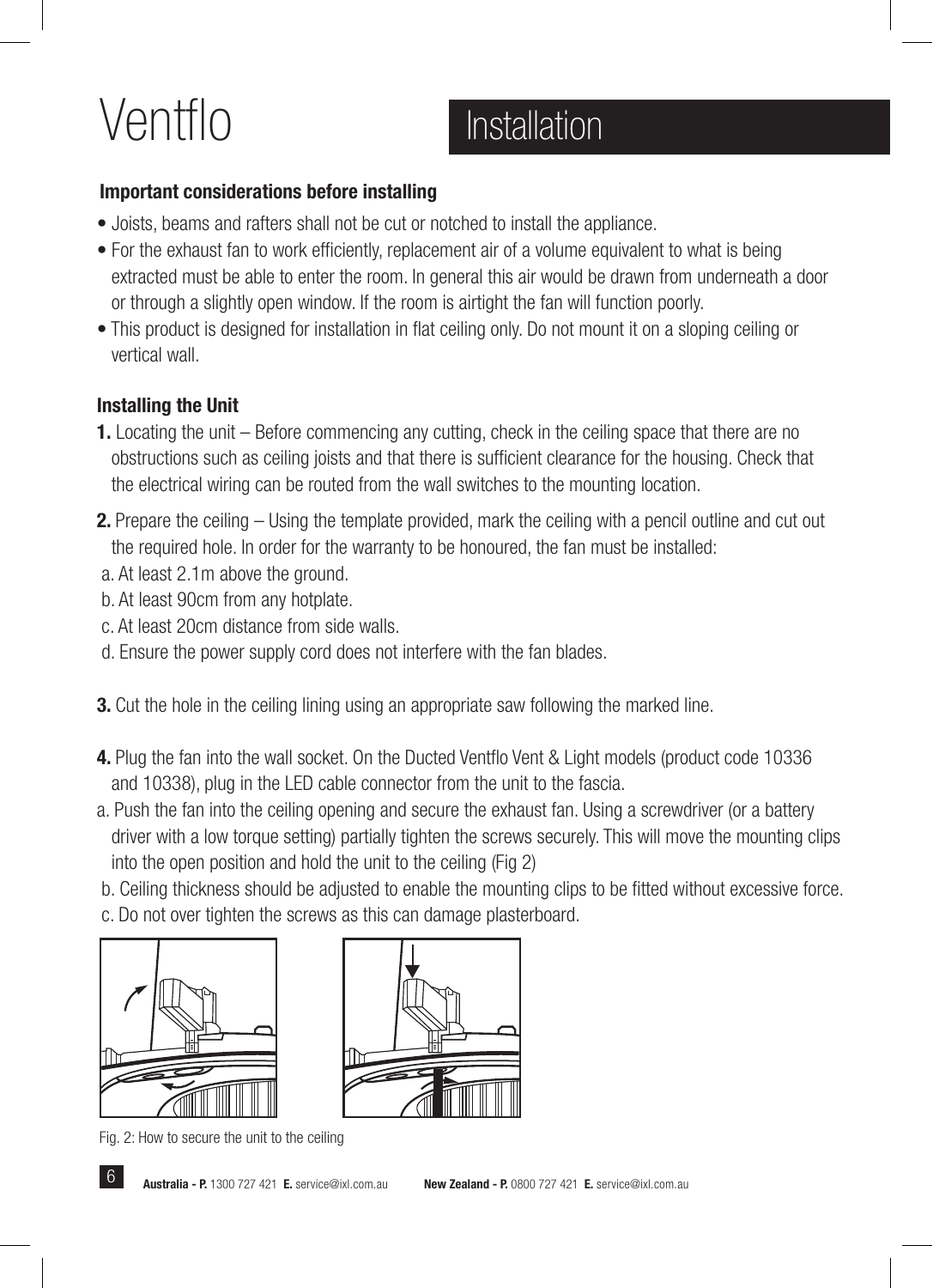## Ventflo Installation

5. When installing the fascia, put the two retaining springs on the fascia (Fig 3) into the two slots in the unit and make sure the fascia is well fixed to the unit.



Fig. 3: Fascia retaining springs side view

- 6. Squeeze the springs from the fascia together and insert into the slots provided in the fan assembly.
- **7.** To remove fascia, ensure the power of the unit is OFF. Pull the fascia down gently, un-attach the retaining springs from the fascia to the unit and unplug the LED cable from the fascia (for models 10336 and 10338). Pulling the fascia down with force will damage the fascia, the LED cable (for models 10336 and 10338) and the unit.
- 8. Precautions must be taken to avoid the back-flow of gases into the room from an open flue gas heater or other open fire appliances.

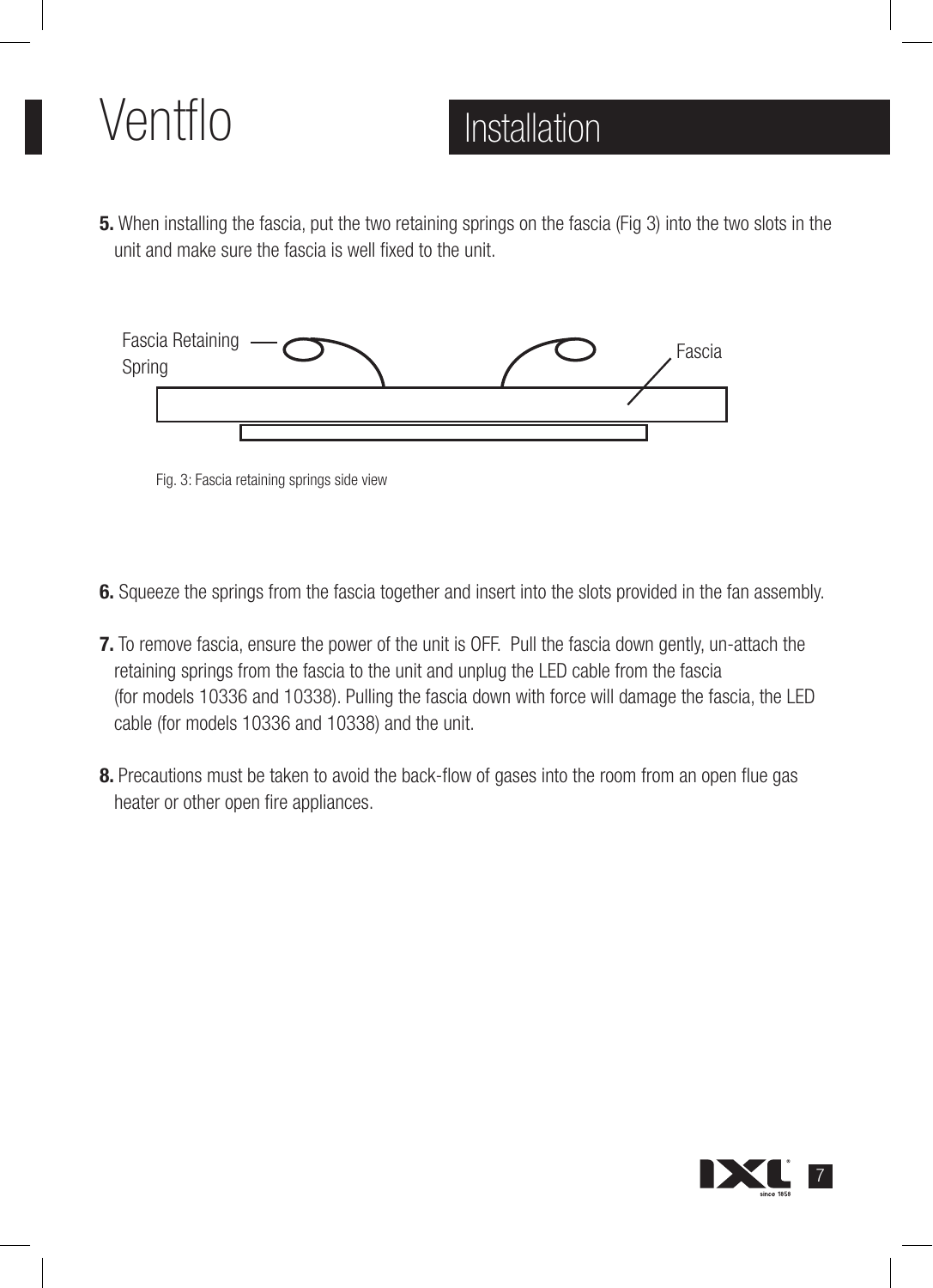# Ventflo Installation

### Installing Ducting

- 1. Ducting is not included in this model.
- 2. Ducted Ventflo have been designed for use with 125mm diameter (for model 10334 and 10336) and 150mm diameter (for model 10337 and 10338) flexible ducting. For optimum performance keep the duct length straight and taut and as short as possible. It is recommended not to exceed a duct length of 3 meters. Refer to Fig's 4-6 to attain optimum performance.
- **3.** Tape duct to round transition piece on unit. Note: On models 10337 and 10338 they have an oval transition. The 150mm flexible duct will need to be shaped to fit over the transition.
- 4. Feed ducting through hole in ceiling. While feeding ducting into ceiling direct it towards the installation position of the outlet grille.
- **5.** Attach and secure ducting to outlet grille.







Fig. 6: Tightly compressed bends

### Electrical Requirements

Fig. 4: Straight ducting Fig. 5: Gradual bends, ducting stretched straight

See the wiring diagram (Fig. 7 - 8) for supply requirements and maximum loadings for each model.

Fans may be connected to a lighting power circuit if loading permits. Wiring of the wall switch (not provided) and socket outlet in roof cavity must be carried out by a registered electrician. The wall switch should be located in accordance the Wiring Rules AS/NZS 3000. It must not be installed where it can be reached by a person in the bath or shower.



M: Motor C: Capacitor K: All-pole disconnection switch

Fig. 7: Wiring Diagram for Ducted Ceiling Exhaust Fan (product code 10334/10337)



M: Motor C: Capacitor K: All-pole disconnection switch

Fig. 8: Wiring Diagram for Ducted Ceiling Exhaust Fan & Light (product code 10336/10338)

**B** Australia - P. 1300 727 421 E. service@ixl.com.au New Zealand - P. 0800 727 421 E. service@ixl.com.au

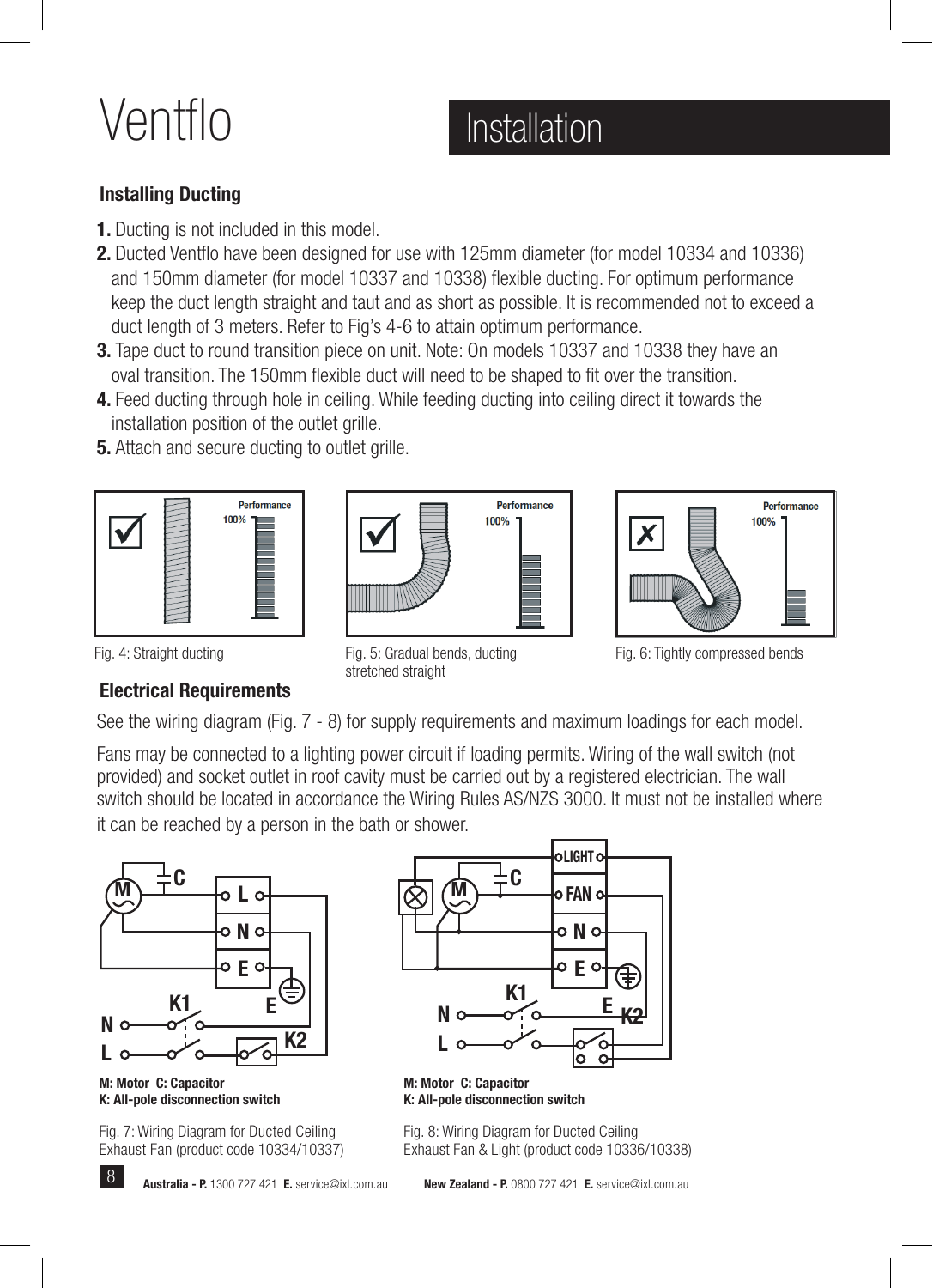## Ventflo Ventilation Requirements

For maximum efficiency and fan performance there are a few key points to keep in mind when installing your IXL Ventflo Ducted range.

### Sufficient air inlet into room

Steam will only be removed if there is sufficient flow of air through the room. Ensure generous inlets exist through windows, vents or under the door. Air flow path from inlet to fan should ideally pass over the steam sources. (See Fig 9).

If you live in a traditionally cooler climate, in the winter months during hot showers, you may notice that there is more moisture and condensation build up. If this is the case, you may wish to improve your natural ventilation or invest in an additional exhaust fan.

Bathrooms which have high ceilings, are larger than average, or have an open shower may all require additional ventilation.

### Where ventilation space is restricted

This product is not recommended for installation between floors of multi-storey dwellings, or where space within the roof cavity is severely restricted and a flue cannot be fitted. IXL has other Ventilation products available that are particularly suited to installations between floors or where space is restricted.

For further details and suggestions on effectively ventilating your bathroom, please visit our website www.ixlappliances.com.au or contact IXL Home customer service team.



Shown installed between shower and bath Shown installed above shower



9

Fig. 9: Ideal placement of Ducted Ventflo. Sufficient air inlets into room are required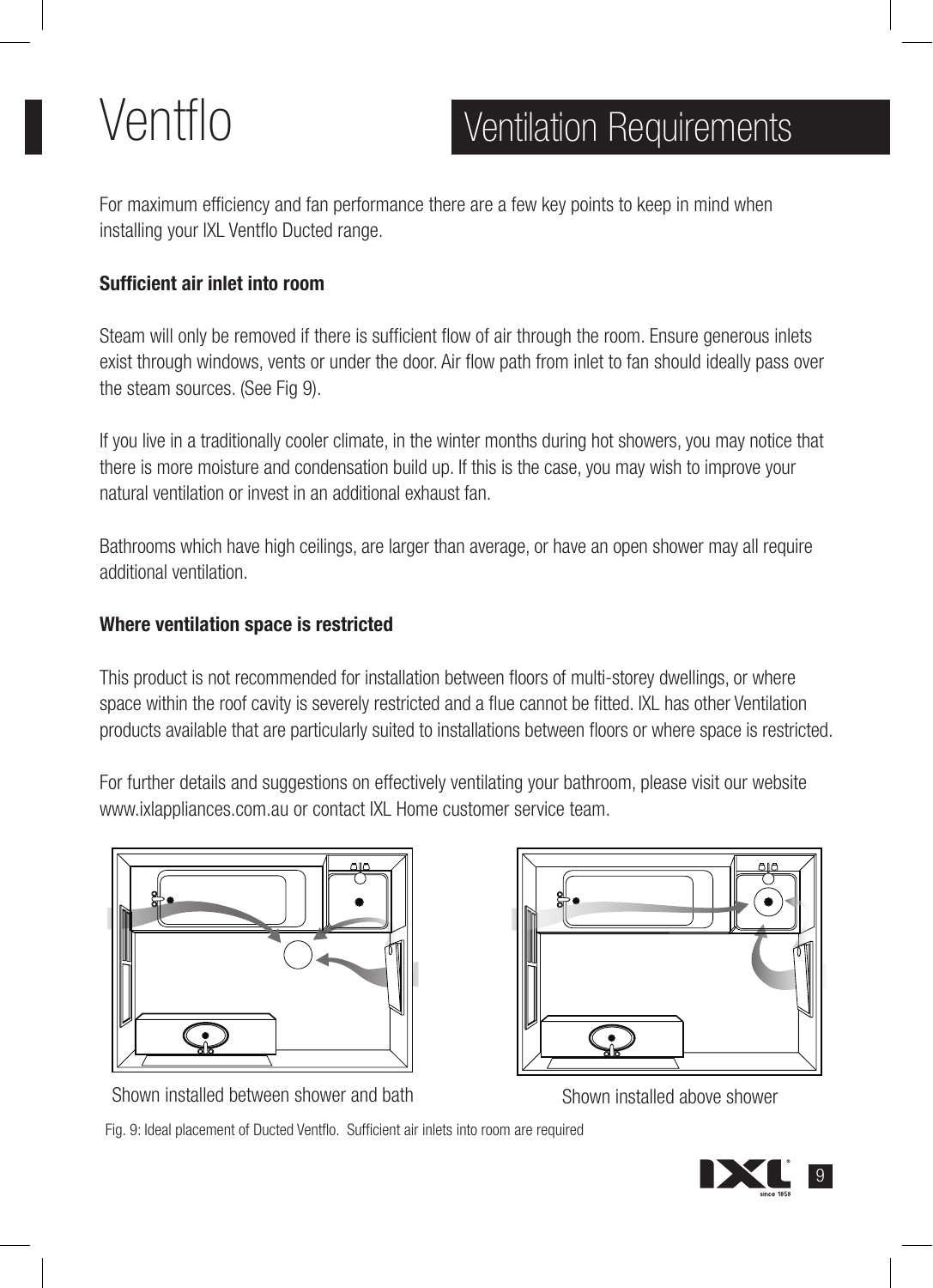# Ventflo Cleaning

- 1. Shut power off before cleaning or maintenance.
- 2. To remove fascia for cleaning, ensure the power of the unit is OFF. Pull the fascia down gently, un attach the retaining springs from the fascia to the unit and unplug the LED cable from the fascia (for models 10336 and 10338). Pulling the fascia down with force will damage the fascia, the LED cable (for models 10336 and 10338) and the unit.
- 3. The fascia can be cleaned either by a damp cloth or by simply removing the dust with a soft bristle brush.

## **Warranty**

### Two Year Replacement Warranty

10

This Warranty against defects for your newly purchased IXL product is proudly prepared by IXL Home Pty Ltd of 1K Marine Parade, Abbotsford, VIC 3067, phone 1300 727 421.

- 1. IXL Home Ventilation products come with guarantees that do not exclude the following consumer entitlements under the Australian Consumer Law:
- a. replacement or refund for a major failure and compensation for any other reasonably foreseeable loss or damage; and
- b. to have the goods replaced if goods fail to be of acceptable quality and the failure does not amount to a major failure.
- 2. IXL Home warrants that your product and related supply will be free from defects in materials and workmanship during the warranty term.

Your warranty term is two years commencing from the date of purchase.

- **3.** Subject to Point 1, IXL Home will during the warranty term provide a replacement of an equivalent current model where the balance of the warranty period from the original date of purchase will take effect.
- 4. To the fullest extent permitted by law and subject always to Point 1, IXL Home will not be liable for:
- a. any loss or damage arising from loss of use, loss of profits or revenue; or
- b. for any indirect or consequential loss or damage resulting from any breach of this warranty against defects.
- **5.** Defective IXL Home products may be replaced by a refurbished product of the same type.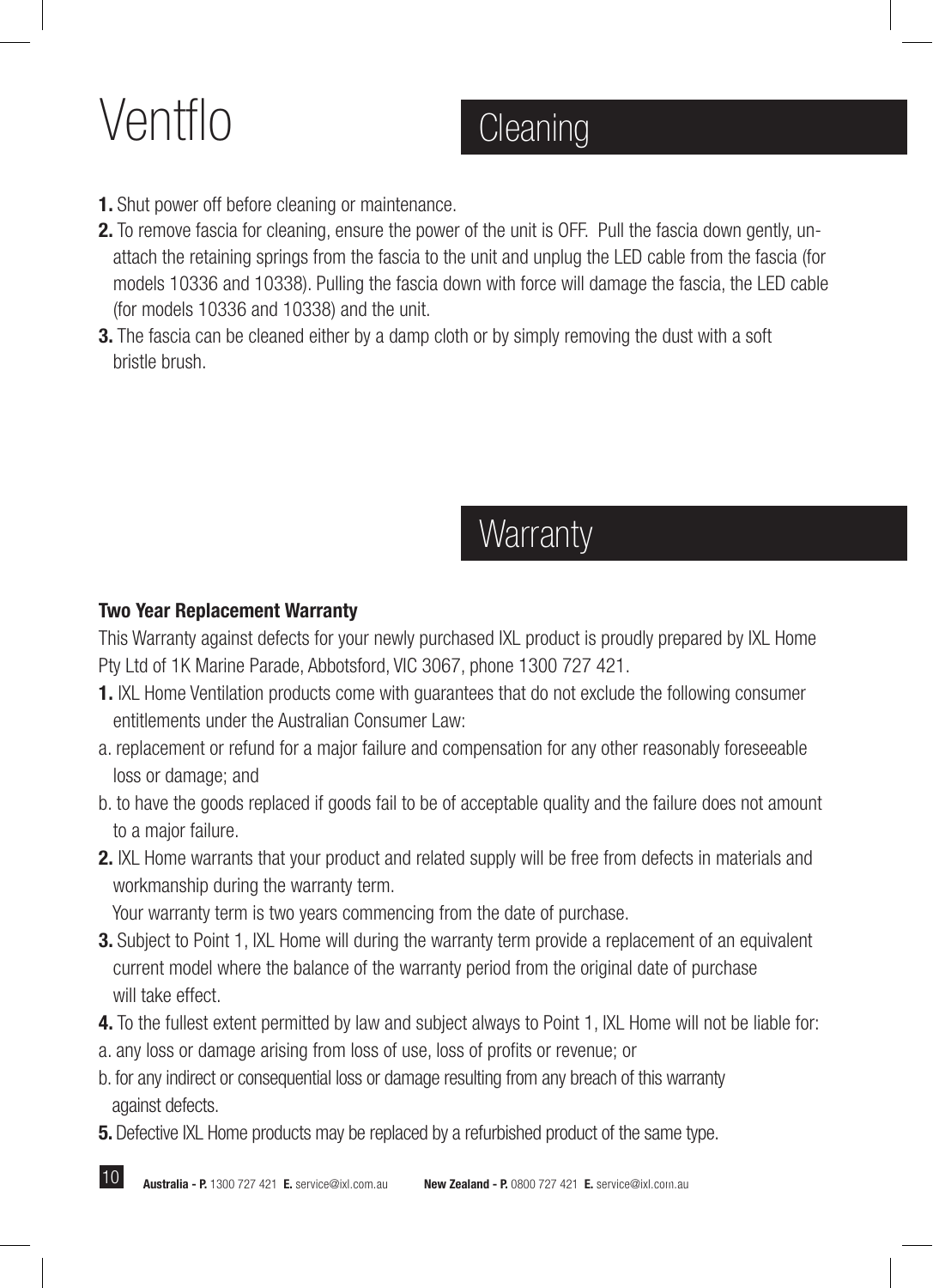# Ventflo Warranty

### Limitations to Your IXL Warranty

6. Subject to Point 1, this Warranty:

 a. will only be provided to the original purchaser where the original purchase was made from a IXL Home Authorised Dealer or Reseller and proof of such purchase can be presented at the time of service;

- b. only applies to IXL Home products purchased in Australia and New Zealand from an IXL Home Authorised Dealer or Reseller;
- c. will not apply where the defect in or failure of the product is attributable to misuse, abuse, accident or non-observation of the manufacturer's instructions. This product must be used in accordance with the manufacturer's instructions;
- d. will not cover faults due to normal wear and tear with reasonable use nor consumable components such as globes, filters, glass items etc;
- e. will not cover any damages or problems caused to this product by natural forces eg. storm, fire, flood, and earthquake; or by intrusion or accumulation (or both) of foreign matters eg. dust, soil, and moisture. IXL Home recommends that you take out appropriate insurances to protect your product to this end;
- f. will not apply if this product is installed in a mobile dwelling eg. caravan or boat;
- g. will not apply if this product is removed from the location where it was first installed;
- h. covers use of this product for domestic use only;
- i. will not be restarted or extended upon replacement of the product or a part.

### How to make a claim under your IXL Warranty

- **7.** To make a claim under this Warranty you will need to:
- a. contact IXL Home customer service department on 1300 727 421 or service@ixl.com.au for Australia and 0800 727 421 or service@ixl.com.au for New Zealand to provide details and register your claim enabling a IXL Home assessment;
- b. submit proof of purchase with your claim eg. tax invoice or purchase receipt;
- c. where a property has been constructed by a builder/developer and it is fitted with IXL products, please submit proof of purchase by way of the certificate of occupancy, with your claim.
- **8.** IXL Home will contact you to make arrangements for a replacement product.

### **Privacy**

The privacy of your personal information has always been important to us. To learn more about how we collect, keep and use your personal information, please obtain a copy of our privacy statement by visiting our website at: www.ixlappliances.com.au or by contacting us via email on service@ixl.com.au or by telephone on 1300 727 421.